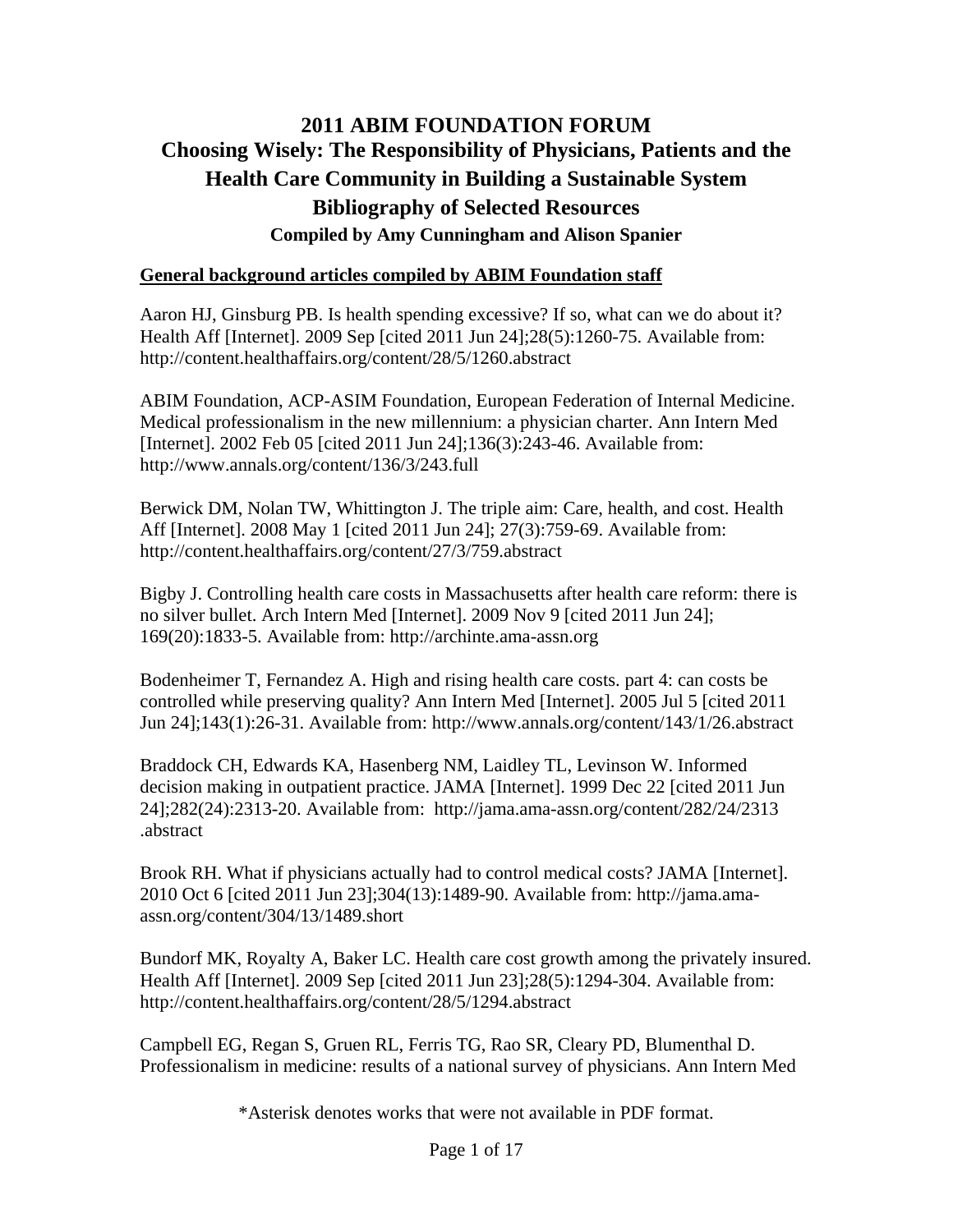[Internet]. 2007 Dec 4 [cited 2011 Jun 23];147(11):795-802. Available from: http://www.annals.org/content/147/11/795.abstract

Carman KL, Maurer M, Yegian JM, Dardess P, McGee J, Evers M, Marlo KO. Evidence that consumers are skeptical about evidence-based health care. Health Aff [Internet]. 2010 June 3 [cited 2011 Jun 23]. Available from: http://content.healthaffairs.org/ content/early/2010/06/03/hlthaff.2009.0296.abstract

Cassel CK. Doctors and allocation decisions: a new role in the new Medicare. Journal of Health Politics Policy and Law [Internet]. 1985 Oct1 [cited 2011 Jun 23];10(3):549-64. Available from: http://jhppl.dukejournals.org/cgi/content/abstract/10/3/549

Cassel CK, Brennan TE. Managing medical resources. JAMA [Internet]. 2007 Jun 13 [cited 2011 Jun 23];297(22):2518-21. Available from: http://jama.ama-assn.org/content /297/22/2518.short

Chernew ME, Baicker K, Hsu J. The specter of financial Armageddon: health care and federal debt in the United States. N Engl J Med [Internet]. 2010 Apr 1 [cited 2011 Jun 23];362(13):1166-8. Available from: http://www.nejm.org/doi/full/10.1056/NEJM p1002873

Chernew ME, Sabik L, Chandra A, Newhouse JP. Ensuring the fiscal sustainability of health care reform. N Engl J Med [Internet]. 2010 Jan 7 [cited 2011 Jun 23];362(1):1-3. Available from: http://www.nejm.org/doi/full/10.1056/NEJMp0910194

Chou R, Qaseem A, Owens DK, Shekelle P, for the Clinical Guidelines Committee of the American College of Physicians. Diagnostic imaging for low back pain: advice for highvalue health care from the American College of Physicians. Ann Intern Med [Internet]. 2011 Feb 1 [cited 2011 Jun 23];154(3):181-9. Available from: http://www.annals.org/content/154/3/181.abstract

Cooke M. Cost consciousness in patient care: what is medical education's responsibility? N Engl J Med [Internet]. 2010 Apr 8 [cited 2011 Jun 23];362(14):1253-5. Available from: http://www.nejm.org/doi/full/10.1056/NEJMp0911502

Emanuel EJ, Fuchs VR. The perfect storm of overutilization. JAMA [Internet]. 2008 Jun 18 [cited 2011 Jun 23];299(23):2789-91. Available from: http://jama.ama-assn.org/ content/299/23/2789.short

Fisher ES, Bynum JP, Skinner JS. Slowing the growth of health care costs: lessons from regional variation. N Engl J Med [Internet]. 2009 Feb 26 [cited 2011 Jun 23];360(9):849- 52. Available from: http://www.nejm.org/doi/full/10.1056/NEJMp0809794

Frankford DM, Patterson MA, Konrad TR. Transforming practice organizations to foster lifelong learning and commitment to medical professionalism. Acad Med [Internet]. 2000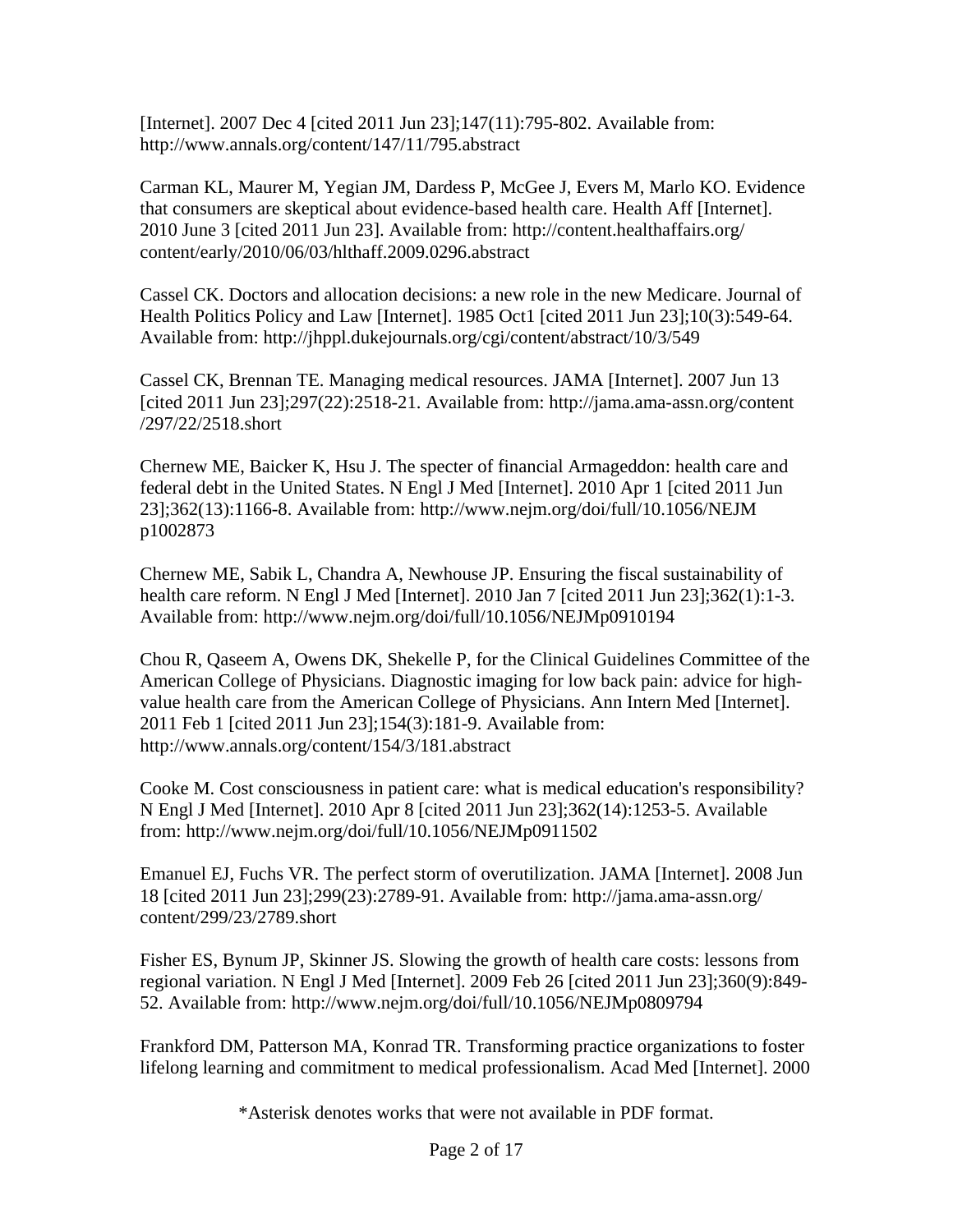Jul [cited 2011 Jun 23]. Available from: http://search.ebscohost.com/login.aspx? direct=true&db=cmedm&AN=10926021&site=ehost-live

Fuchs VR. Government payment for health care: causes and consequences. N Engl J Med [Internet]. 2010 Dec 2 [cited 2011 Jun 23];363(23):2181-3. Available from: http://www.nejm.org/doi/full/10.1056/NEJMp1011362

Fuchs VR. Eliminating "Waste" in health care. JAMA [Internet]. 2009 Dec 9 [cited 2011 Jun 23];302(22):2481-2. Available from: http://jama.ama-assn.org/content/302/22 /2481.short

Fuchs VR, Milstein A. The \$640 billion question: why does cost-effective care diffuse so slowly? N Engl J Med [Internet]. 2011 May 26 [cited 2011 Jun 23];364(21):1985-7. Available from: http://www.nejm.org/doi/full/10.1056/NEJMp1104675

Gawande A. The cost conundrum: What a Texas town can teach us about health care. The New Yorker. 2009 Jun 1.

The Good Stewardship Working Group. The "top 5" lists in primary care: meeting the responsibility of professionalism. Arch Intern Med [Internet]. 2011 May 23 [cited 2011 Jun 29]; published online. Available from: http://archinte.amaassn.org/cgi/content/full/archinternmed.2011.231

Ginsburg PB. High and rising health care costs: demystifying US health care spending [Internet]. Princeton (NJ): Robert Wood Johnson Foundation; 2008 [cited 2011 June 29]. Available from:http://www.rwjf.org/files/research/101508.policysynthesis. costdrivers.rpt.pdf

Gruen RL, Pearson SD, Brennan TA. Physician-Citizens: Public roles and professional obligations. JAMA [Internet]. 2004 January 7, 2004 [cited 2011 Jun 23];291(1):94-8. Available from: http://jama.ama-assn.org/content/291/1/94.abstract

Gusmano MK, Callahan D. Value for money: Use with care. Ann Intern Med [Internet]. 2011 Feb 1 [cited 2011 Jun 23];154(3):207-8. Available from: http://www.annals.org/ content/154/3/207.short

Hall MA. The problems with rule-based rationing. J Med Philos [Internet]. 1994 Aug 1 [cited 2011 Jun 23];19(4):315-32. Available from: http://jmp.oxfordjournals.org/content /19/4/315.abstract

Hardin G. The tragedy of the commons. Science [Internet]. 1968 Dec 13 [cited 2011 Jun 23];162(3859):1243-8. Available from: http://www.sciencemag.org/content/162/3859/ 1243.abstract

Hiatt HH. Protecting the medical commons: who is responsible? N Engl J Med [Internet]. 1975 Jul 31 [cited 2011 Jun 23];293(5):235-41. Available from: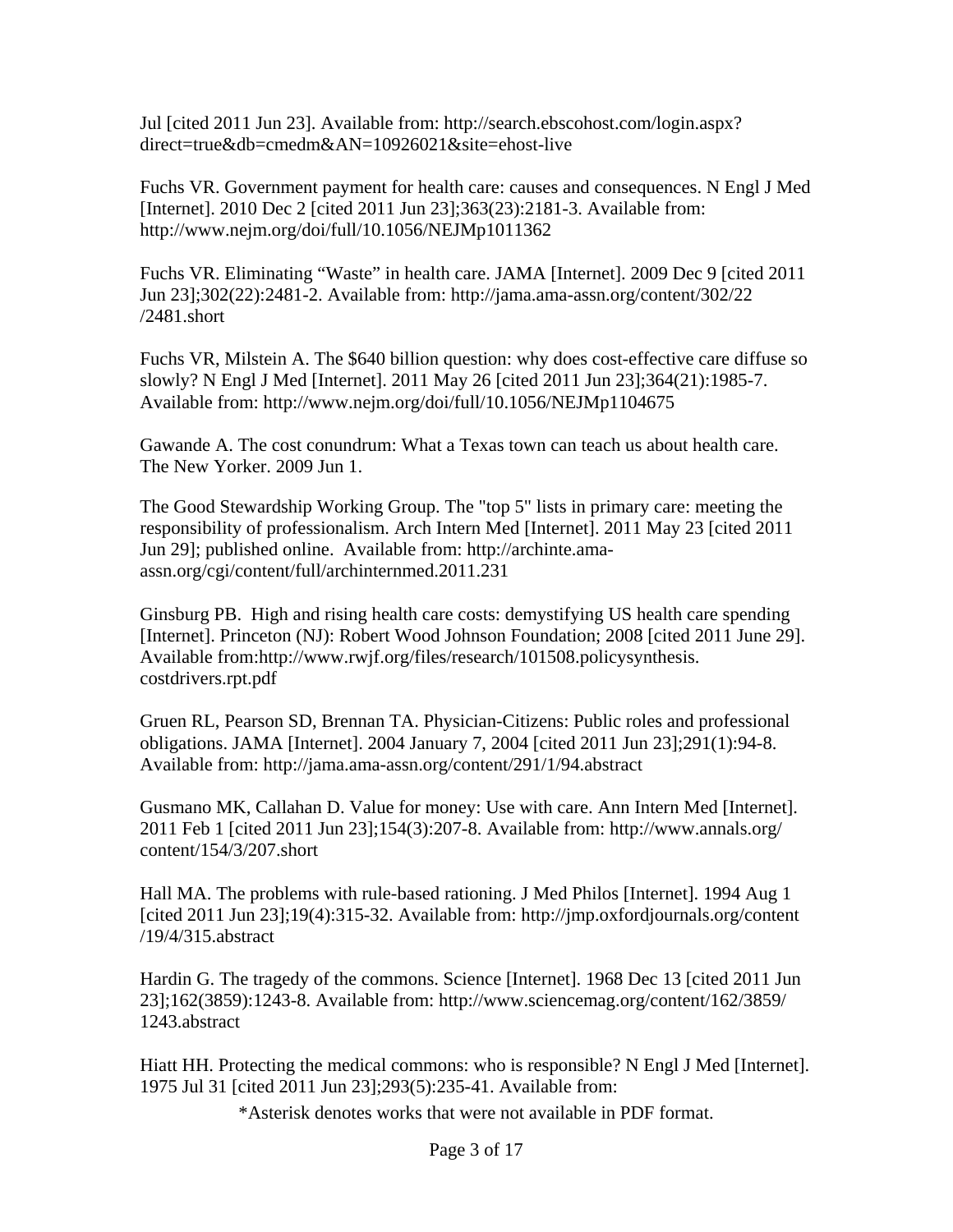http://search.ebscohost.com/login.aspx?direct=true&db=cmedm&AN=1143304&site=eh ost-live

Jost TS. The independent payment advisory board. N Engl J Med [Internet]. 2010 Jul 08 [cited 2011 Jun 23];363(2):103-5. Available from: http://search.ebscohost.com/ login.aspx?direct=true&db=cmedm&AN=20505171&site=ehost-live

Kilo CM, Larson EB. Exploring the harmful effects of health care. JAMA [Internet]. 2009 Jul 1 [cited 2011 Jun 23];302(1):89-91. Available from: http://jama.amaassn.org/content/302/1/89.short

Kirch DG, Vernon DJ. The ethical foundation of American medicine. JAMA [Internet]. 2009 Apr 8 [cited 2011 Jun 23];301(14):1482-4. Available from: http://jama.amaassn.org/content/301/14/1482.short

Lesser CS, Lucey CR, Egener B, Braddock CH, Linas SL, Levinson W. A behavioral and systems view of professionalism. JAMA [Internet]. 2010 Dec 22 [cited 2011 Jun 23] ;304(24):2732-7. Available from: http://jama.ama-assn.org/content/304/24/2732.abstract

Levine S, Campen D, Millares M, Barrueta A. Kaiser Permanente's prescription drug benefit. Health Aff [Internet]. 2000 Mar 1[cited 2011 Jun 23];19(2):185-90. Available from:http://search.ebscohost.com/login.aspx?direct=true&db=eoah&AN=7027727&site= ehost-live

Litvak E, Bisognano M. More patients, less payment: increasing hospital efficiency in the aftermath of health reform. Health Aff [Internet]. 2011 Jan 1 [cited 2011 Jun 23];30(1):76-80. Available from: http://content.healthaffairs.org/content/30/1/76.abstract

Marmor T, Oberlander J, White J. The Obama Administration's options for health care cost control: hope versus reality. Ann Intern Med [Internet]. 2009 Apr 7 [cited 2011 Jun 23];150(7):485-9. Available from: http://www.annals.org/content/150/7/485.abstract

McGlynn EA, Asch SM, Adams J, Keesey J, Hicks J, DeCristofaro A, Kerr EA. The quality of health care delivered to adults in the United States. N Engl J Med [Internet] [cited 2011 Jun 23];348(26):2635-45. Available from: http://search.ebscohost.com/login .aspx?direct=true&db=eoah&AN=7207089&site=ehost-live

Mechanic D. Managed care and the imperative for a new professional ethic. Health Aff [Internet]. 2000 Sep 1 [cited 2011 Jun 23];19(5):100-11. Available from: http://content.healthaffairs.org/content/19/5/100.abstract

Mechanic RE, Altman SH. Payment reform options: Episode payment is a good place to start. Health Aff [Internet]. 2009 Mar [cited 2011 Jun 23];28(2):w262-71. Available from: http://content.healthaffairs.org/content/28/2/w262.abstract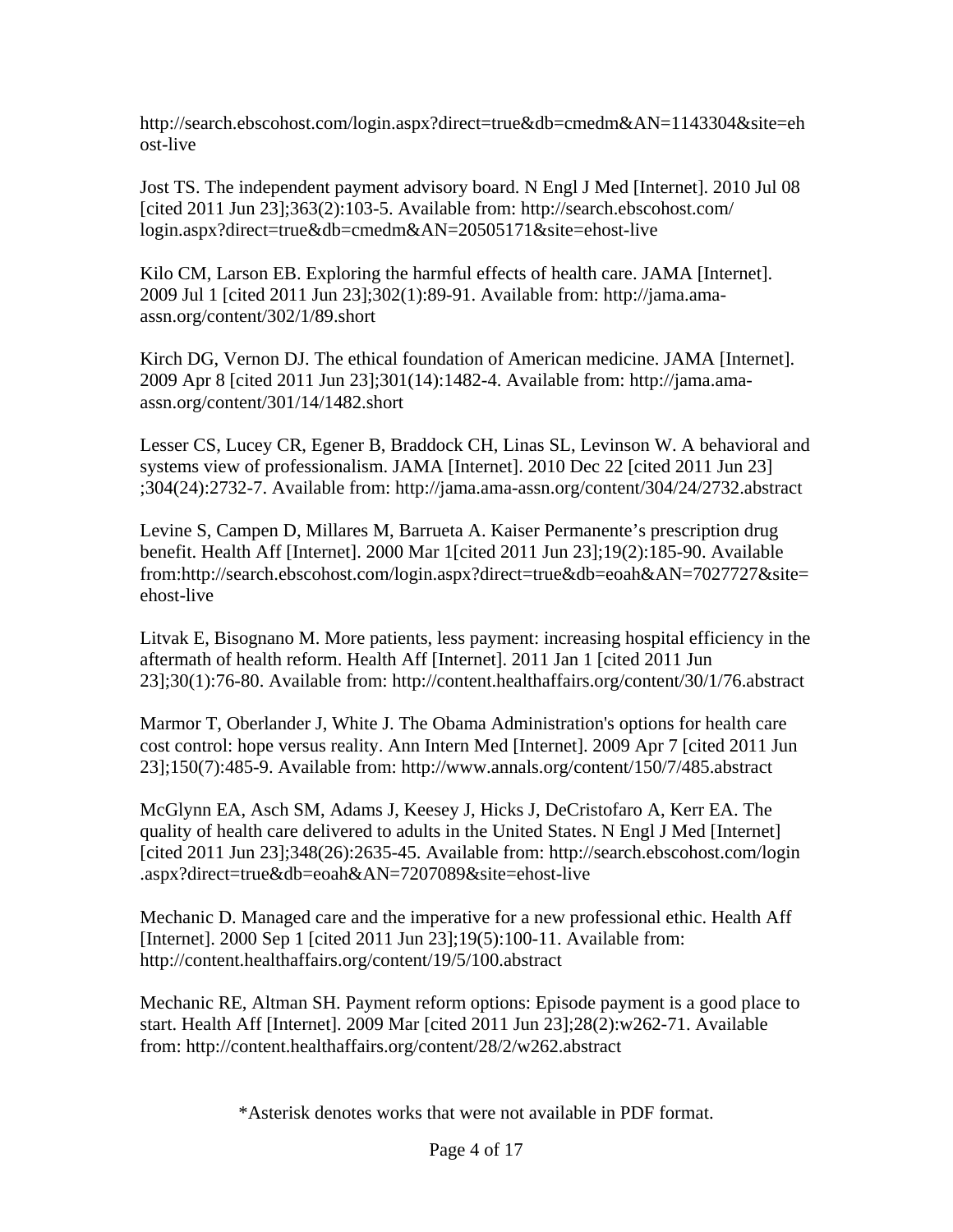Miller HD. From volume to value: better ways to pay for health care. Health Aff [Internet]. 2009 Sep [cited 2011 Jun 23];28(5):1418-28. Available from: http://content.healthaffairs.org/content/28/5/1418.abstract

Oberlander J, White J. Public attitudes toward health care spending are not the problem; prices are. Health Aff [Internet]. 2009 Sep [cited 2011 Jun 23];28(5):1285-93. Available from: http://content.healthaffairs.org/content/28/5/1285.abstract

Okma KG, Marmor TR, Oberlander J. Managed Competition for Medicare? Sobering Lessons from the Netherlands. N Eng J Med [Internet]. 2011 Jun 15 [cited 2011 Jun 28]; epub ahead of print. Available from: http://www.nejm.org/doi/full/10.1056/NEJMp1106090

Owens DK, Qaseem A, Chou R, Shekelle P, for the Clinical Guidelines Committee of the American College of Physicians. High-value, cost-conscious health care: concepts for clinicians to evaluate the benefits, harms, and costs of medical interventions. Ann Intern Med [Internet]. 2011 Feb 1 [cited 2011 Jun 23];154(3):174-80. Available from: http://www.annals.org/content/154/3/174.abstract

Porter ME. What is value in health care? N Engl J Med [Internet]. 2010 Dec 23 [cited 2011 Jun 23];363(26):2477-81. Available from: http://www.nejm.org/doi/full/10.1056 /NEJMp1011024

Porter ME, Teisberg EO. How physicians can change the future of health care. JAMA [Internet]. 2007 Mar 14 [cited 2011 Jun 23];297(10):1103-11. Available from: http://jama.ama-assn.org/content/297/10/1103.abstract

Pronovost PJ, Marsteller JA. A physician management infrastructure. JAMA [Internet]. 2011 Feb 2 [cited 2011 Jun 23];305(5):500-1. Available from: http://jama.amaassn.org/content/305/5/500.short

Relman AS. The new medical-industrial complex. N Engl J Med [Internet]. 1980 ;303[cited 2011 Jun 23];(17):963-70. Available from: http://search.ebscohost.com/login.aspx?direct=true&db=cmedm&AN=7412851&site=eh ost-live

Saltman RB, Ferroussier-Davis O. The concept of stewardship in health policy. Bull World Health Organ [Internet]: 2000 [cited 2011 Jun 23];78(6):732. Available from: http://search.ebscohost.com/login.aspx?direct=true&db=aph&AN=3708251&site=ehostlive

Sennett C, Wolfson D. Taming health care inefficiency: physicians and others explore solutions [Internet]. Philadelphia (PA): ABIM Foundation. 2006 [cited 2011 June 29]. Available from: http://www.abimfoundation.org/~/media/Files/Publications/ Issue\_Brief\_06\_09.ashx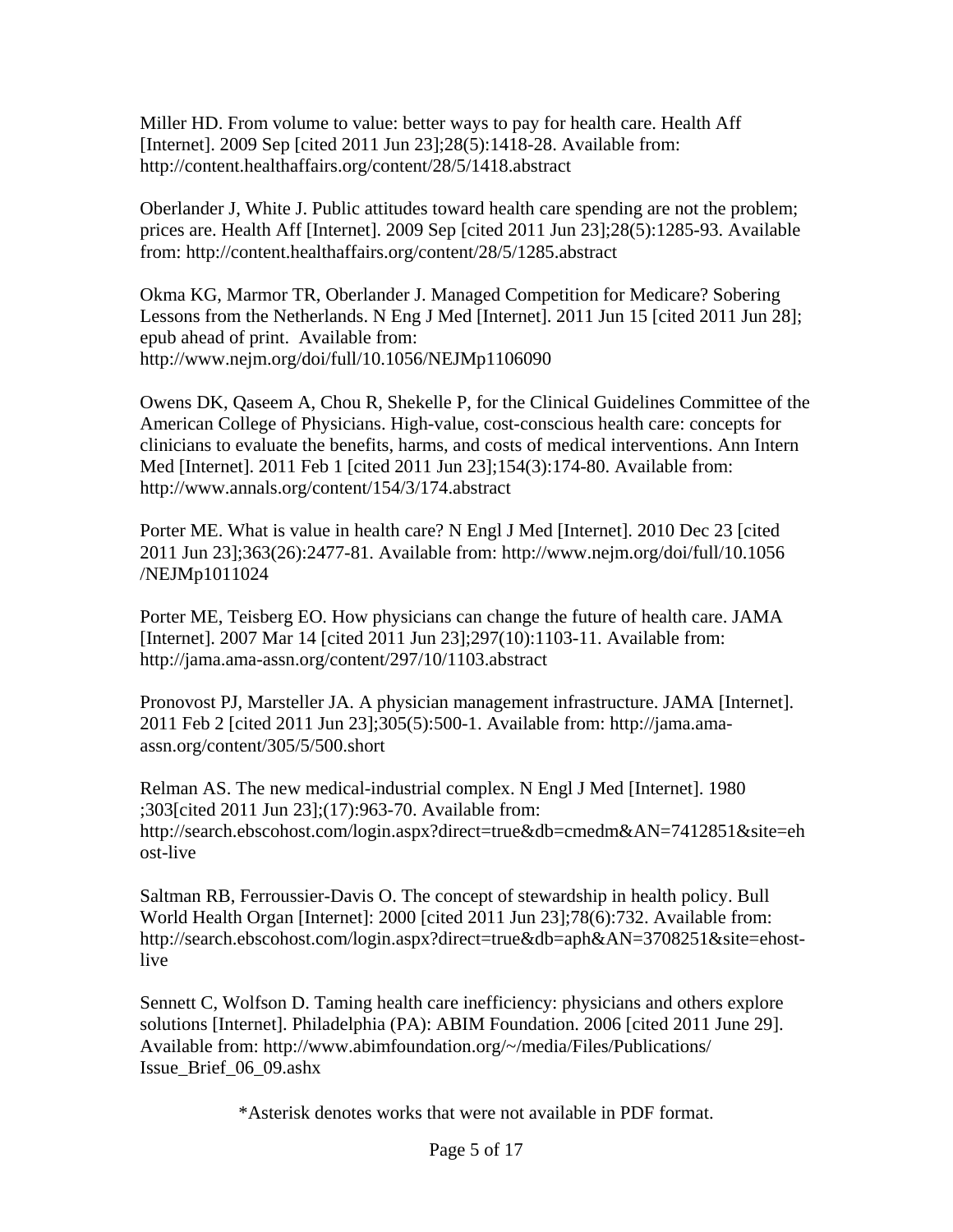Shortell SM, Waters TM, Clarke KWB, Budetti PP. Physicians as double agents. JAMA: Journal of the American Medical Association [Internet]. 1998 [cited 2011 Jun 23];280 (12):1102. Available from: http://search.ebscohost.com/login.aspx?direct=true&db= aph&AN=1095210&site=ehost-live

Sirovich B, Gallagher PM, Wennberg DE, Fisher ES. Discretionary decision making by primary care physicians and the cost of U.S. health care. Health Aff [Internet]. 2008 May [cited 2011 Jun 23];27(3):813-23. Available from: http://search.ebscohost.com/ login.aspx?direct=true&db=eoah&AN=14351931&site=ehost-live

Smith TJ, Hillner BE. Bending the cost curve in cancer care. N Engl J Med [Internet]. 2011 May 26 [cited 2011 Jun 23];364(21):2060-5. Available from: http://search.ebscohost.com/login.aspx?direct=true&db=cmedm&AN=21612477&site=e host-live

Spatz ES, Gross CP. Moving reform to the bedside: Involvement of individual physicians. JAMA [Internet]. 2010 Apr 7 [cited 2011 Jun 23];303(13):1305-6. Available from: http://search.ebscohost.com/login.aspx?direct=true&db=cmedm&AN=20371791 &site=ehost-live

Starfield B, Shi L, Macinko J. Contribution of primary care to health systems and health. Milbank Q [Internet]. 2005 Sep [cited 2011 Jun 23];83(3):457-502. Available from: http://search.ebscohost.com/login.aspx?direct=true&db=eoah&AN=7744753&site=ehost -live

Strech D, Synofzik M, Marckmann G. How physicians allocate scarce resources at the bedside: a systematic review of qualitative studies. Journal of Med & Phil [Internet]. 2008 Feb [cited 2011 Jun 23];33(1):80-99. Available from: http://search.ebscohost.com/ login.aspx?direct=true&db=aph&AN=35902065&site=ehost-live

Swensen SJ, Kaplan GS, Meyer GS, Nelson EC, Hunt GC, Pryor DB, Weissberg JI, Daley J, Yates GR, Chassin MR. Controlling healthcare costs by removing waste: what American doctors can do now. BMJ Quality & Safety [Internet]. 2011 Jun [cited 2011 Jun 23];6;20(6):534-7. Available from: http://search.ebscohost.com/login.aspx?direct= true&db=eoah&AN=24283036&site=ehost-live

Travis P, Egger D, Davies P, Mechbal A. Towards better stewardship: concepts and critical issues [Internet]. Geneva (Switzerland): World Health Organization. 2002 [cited 2011 June 29]. Available from: http://www.who.int/healthinfo/paper48.pdf

Ubel PA, Arnold RM. The unbearable rightness of bedside rationing. Arch Intern Med [Internet]. 1995 Sep 25 [cited 2011 Jun 23];155(17):1837. Available from: http://search. ebscohost.com/login.aspx?direct=true&db=aph&AN=9510072285&site=ehost-live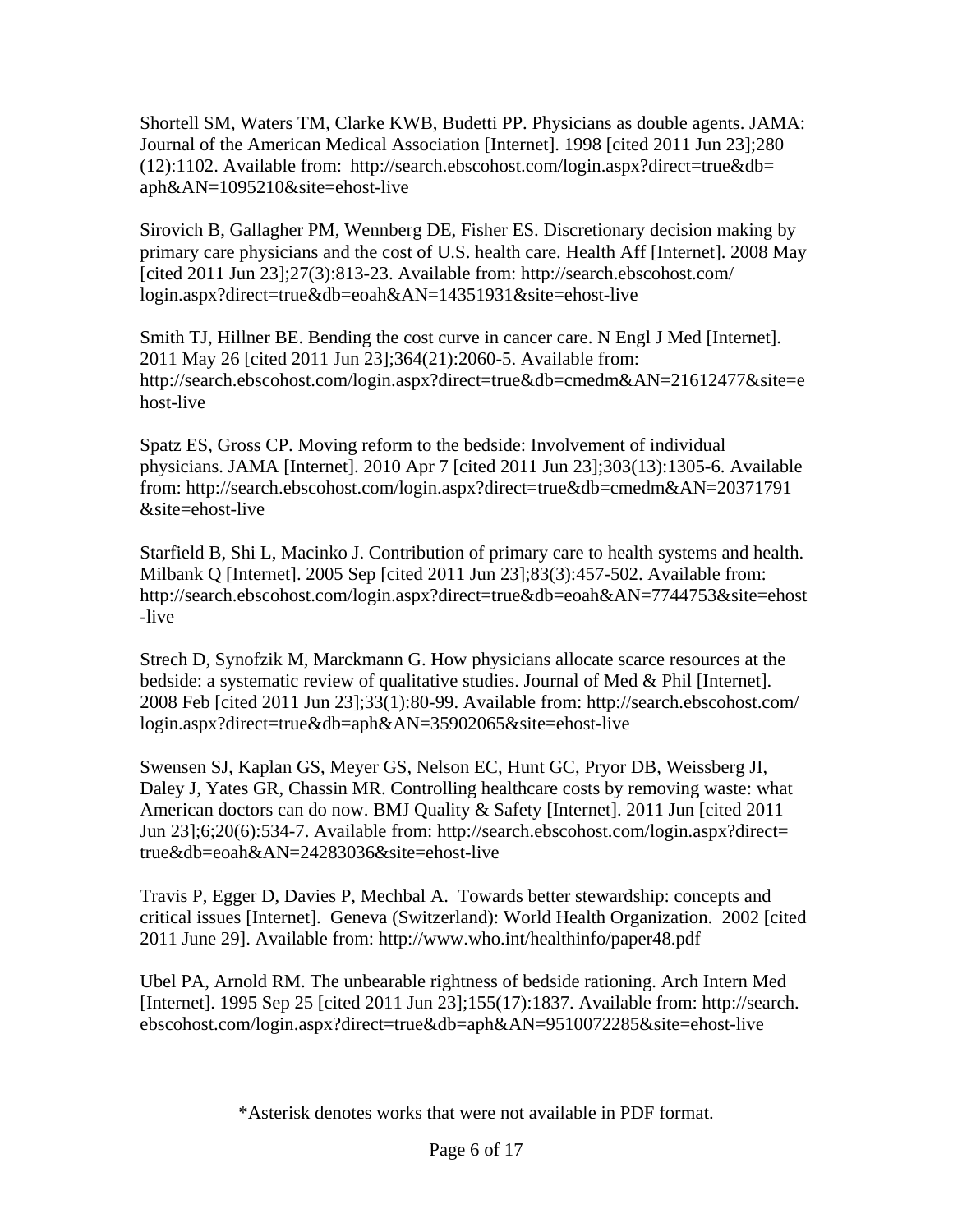Wilson JF. Oregon surpasses struggles of early reform and develops a road map for future success. Ann Intern Med [Internet]. 2008 Jul 15 [cited 2011 Jun 23];149(2):149- 52. Available from: http://www.annals.org/content/149/2/149.short

Woolf SH, Johnson RE. The break-even point: when medical advances are less important than improving the fidelity with which they are delivered. Ann Fam Med [Internet]. 2005 Nov-Dec [cited 2011 Jun 23];3(6):545-52. Available from: http://search.ebscohost.com/ login.aspx?direct=true&db=cmedm&AN=16338919&site=ehost-live

#### **References from Forum Presenters**

### **Kimball Lecture**

Anderson GF, Frogner BK, Johns RA, Reinhardt UE. Health care spending and use of information technology in OECD countries. Health Aff (Millwood) [Internet]. 2006 May-Jun [cited 2011 May 22];25(3):819-31. Available from: http://content.healthaffairs.org/ content/25/3/819.short

Anderson GF, Frogner BK, Reinhardt UE. Health spending in OECD countries in 2004: an update. Health Aff (Millwood) [Internet]. 2007 Sep-Oct [cited 2011 May 22];26(5):1481-9. Available from: http://content.healthaffairs.org/content/26/5/1481.short

Anderson GF, Reinhardt UE, Hussey PS, Petrosyan V. It's the prices, stupid: why the United States is so different from other countries. Health Aff (Millwood) [Internet]. 2003 May-Jun [cited 2011 May 22];22(3):89-105. Available from: http://content.healthaffairs. org/content/22/3/89.full.pdf

Reinhardt UE. Does U.S. tax-financed health spending really incur waste? Health Aff (Millwood). 2002 Jul-Aug [cited 2011 May 22];21(4):99-100. Available from: http://content.healthaffairs.org/content/21/4/99.full

Reinhardt UE, Hussey PS, Anderson GF. Cross-national comparisons of health systems using OECD data, 1999. Health Aff (Millwood). 2002 May-Jun [cited 2011 May 22];21(3):169-81. Available from: http://content.healthaffairs.org/content/21/3/169.full

Reinhardt UE, Hussey PS, Anderson GF. U.S. health care spending in an international context. Health Aff (Millwood). 2004 May-Jun [cited 2011 May 22];23(3):10-25. Available from: http://content.healthaffairs.org/content/23/3/10.abstract

#### **Pathways Forward: Role of Physician Community**

Toussaint J. A purchasing decision. Think value, not cost, in health-plan decisions. Mod Healthc [Internet]. 2009 Jan 5 [cited 2011 May 22];39(1):23. Available from: http://web.ebscohost.com/ehost/detail?sid=f68b6e70-c38a-47d8-b2d3-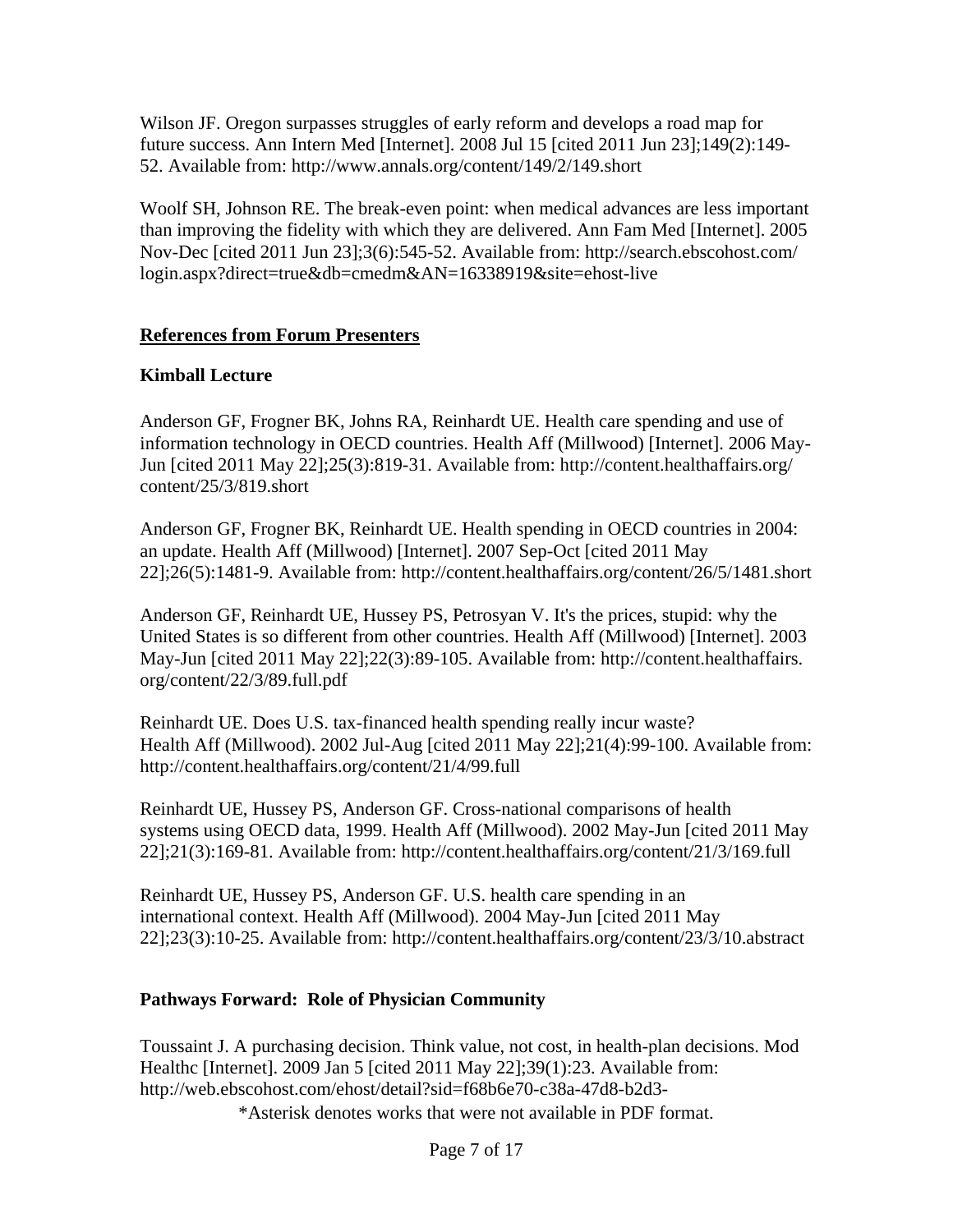1cff364a7a0d%40sessionmgr14&vid=1&hid=11&bdata=JnNpdGU9ZWhvc3QtbGl2ZQ %3d%3d

Toussaint J. Writing the new playbook for U.S. health care: Lessons from Wisconsin. Health Aff (Millwood) [Internet]. 2009 Sep-Oct [cited 2011 May 22];28(5):1343-50. Available from: http://content.healthaffairs.org/content/28/5/1343.abstract

Toussaint JS, Queram C, Musser JW. Connecting statewide health information technology strategy to payment reform. Am J Manag Care [Internet]. 2011 Mar 1 [cited 2011 May 22];17(3):e80-8. Available from: http://www.wchq.org/news/documents/3-18- 11\_AJMC\_Article.pdf

### **Innovator Sessions**

## *Shared Decision-Making: Redesigning Care to Improve Decision Quality*

Barry M, Levin C, MacCuaig M, Mulley A, Sepucha K, Boston ISDM Planning Committee. Shared decision making: vision to reality. Health Expect [Internet]. 2011 Mar [cited 2011 Jun 23];14Suppl1:1-5. Available from: http://onlinelibrary.wiley.com/doi/ 10.1111/j.1369-7625.2010.00641.x/abstract \*

Salzburg Global Seminar. Salzburg statement on shared decision making. BMJ [Internet]. 2011 Mar 22 [cited 2011 Jun 23];342:d1745. Available from: http://press.psprings.co.uk/ bmj/march/SalzburgStatement.pdf

## *Image Wisely: Innovative Initiatives for Appropriate Medical Imaging*

ACR Appropriateness Criteria® [Internet]. Reston (VA): American College of Radiology 2011 March [cited 2011 Jun 23]; Available from: http://www.acr.org/ac.\*

HTDI Decision Support White Paper. [Internet]Bloomington (MN): Institute for Clinical Systems Improvement; 2010 [cited 2011 Jun 23];. Available from: http://www.icsi.org /htdi\_decision\_support\_white\_paper/htdi\_decision\_support\_white\_paper\_.html

## *Encouraging High Value Cost-Conscious Care Initiative*

Controlling Health Care Costs While Promoting the Best Possible Health Outcomes. [Internet] Philadelphia (PA): American College of Physicians; 2009 [cited 2011 Apr 24]. Available from: http://www.acponline.org/advocacy/where\_we\_stand/policy/controlling\_ healthcare\_costs.pdf

How can our nation conserve and distribute health care resources effectively and efficiently? [Internet] Philadelphia (PA): American College of Physicians; 2011 [cited 2011 Apr 23]. Available from: http://www.acponline.org/advocacy/where\_we\_stand/ policy/health\_care\_resources.pdf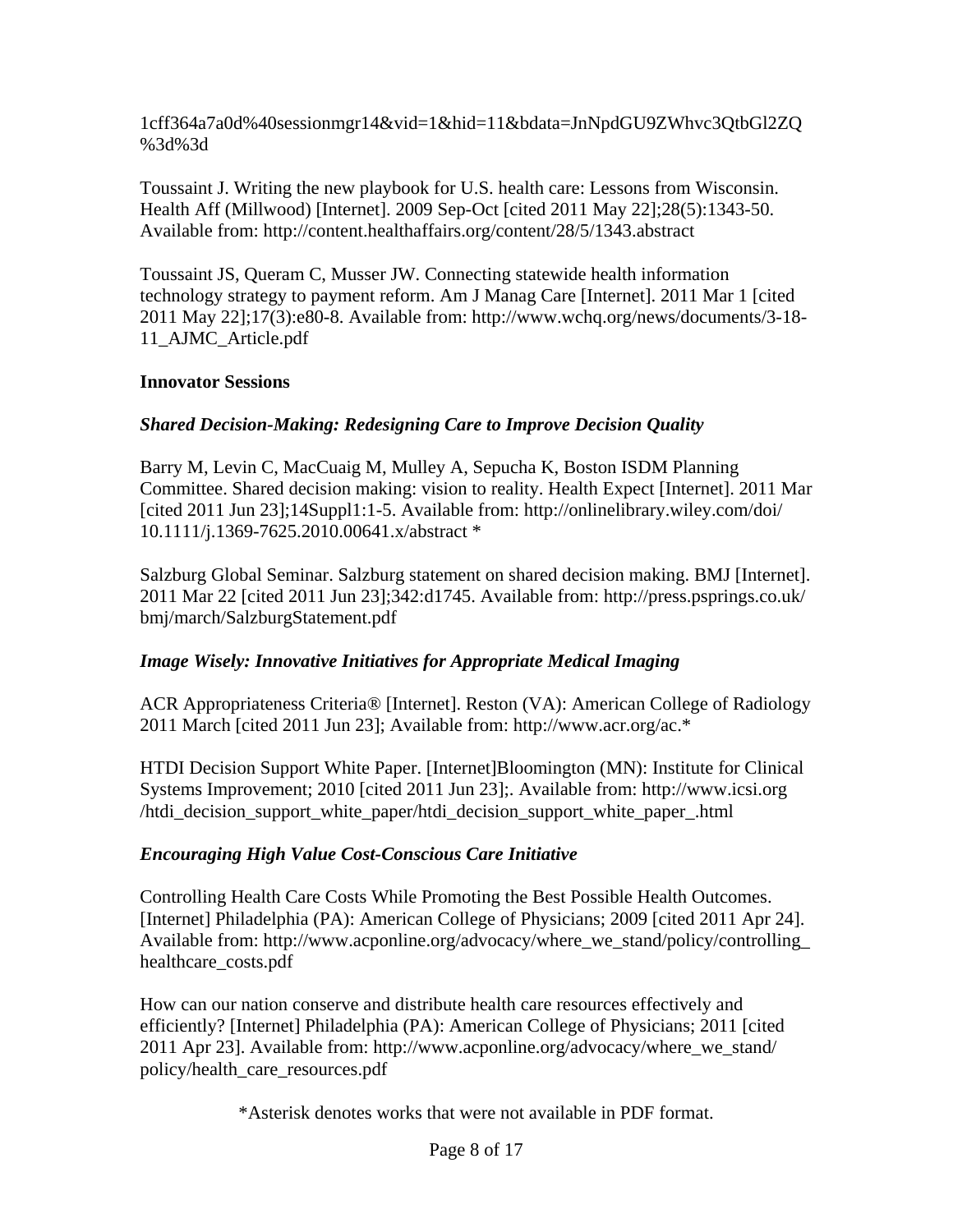#### *Serving the Underserved*

Urban Health Plan. Urban Profiles: Urban Health Plan Annual Report, 2008-2009: Stories of the Urban Family. [Internet]Bronx, NY: Urban Health Plan; 2009 [cited 2011 Jun 23]. 20 p. Available from: http://myurbanhealthplan.org/staging/ad/sites/default/files/ 345\_staging\_docs/UHP2009AnnualReportFinal3.pdf.pdf

### *Academic Medical Centers' Experience with Cost Issues*

Please see references for the paper Physician Engagement in Resource Management: The Academic Medical Center's Role

### *ReThink Health: Fostering Leadership for Innovation and Change (TITLE CHANGED)*

Landy L. The urgency of now: local primary care & national healthcare reform. Primary Health Care Providers Summit [Internet]; 2010 Jun 9; Newark (NJ). Morristown (NJ): Rippel Foundation; 2010 [cited 2011 Jun 23]. Available from: http://rippelfoundation.org /rf\_site/wp-content/uploads/Newark\_Primary\_Care.pdf

## *Reflections About NICE's Utility and Acceptance by Physicians and the Public*

Chalkidou K. Comparative effectiveness review within the U.K.'s national institute for health and clinical excellence. Issue Brief (Commonw Fund) [Internet]. 2009 Jul [cited 2011 Jun 28];59:1-12.

Conway PH, Clancy C. Charting a path from comparative effectiveness funding to improved patient-centered health care. JAMA [Internet]. 2010 Mar 10 [cited 2011 Jun 23];303(10):985-6.

#### *Advancing Patient-Reported Measures: Getting There From Here*

Identification of potential 2013 e-quality measures. [Internet] Washington (DC): National Quality Forum; 2011 [cited 2011 June 22]. Available from: http://www.qualityforum.org/ Projects/i-m/Meaningful\_Use/2013\_e-Quality\_Measures\_Report.aspx.

#### *Encouraging Employers and Employees to Choose Evidence-Based Care*

Using information to get high-quality care. Washington (DC): National Business Group on Health; 2011 [cited 2011 Jun 23]. Available from: http://www.businessgrouphealth. org/benefitstopics/topics/nbghpubs.cfm?topic=0025&desc=Evidence-Based%20Benefits

## *Episode Payments for Care of the Cancer Patient*

\*Asterisk denotes works that were not available in PDF format. UnitedHealthcare. Cancer care payment program pilot key facts. [Internet] Edina (MN): UnitedHealthcare; 2010 [cited 2011 Jun 23]. Available from: www.unitedhealthcare.com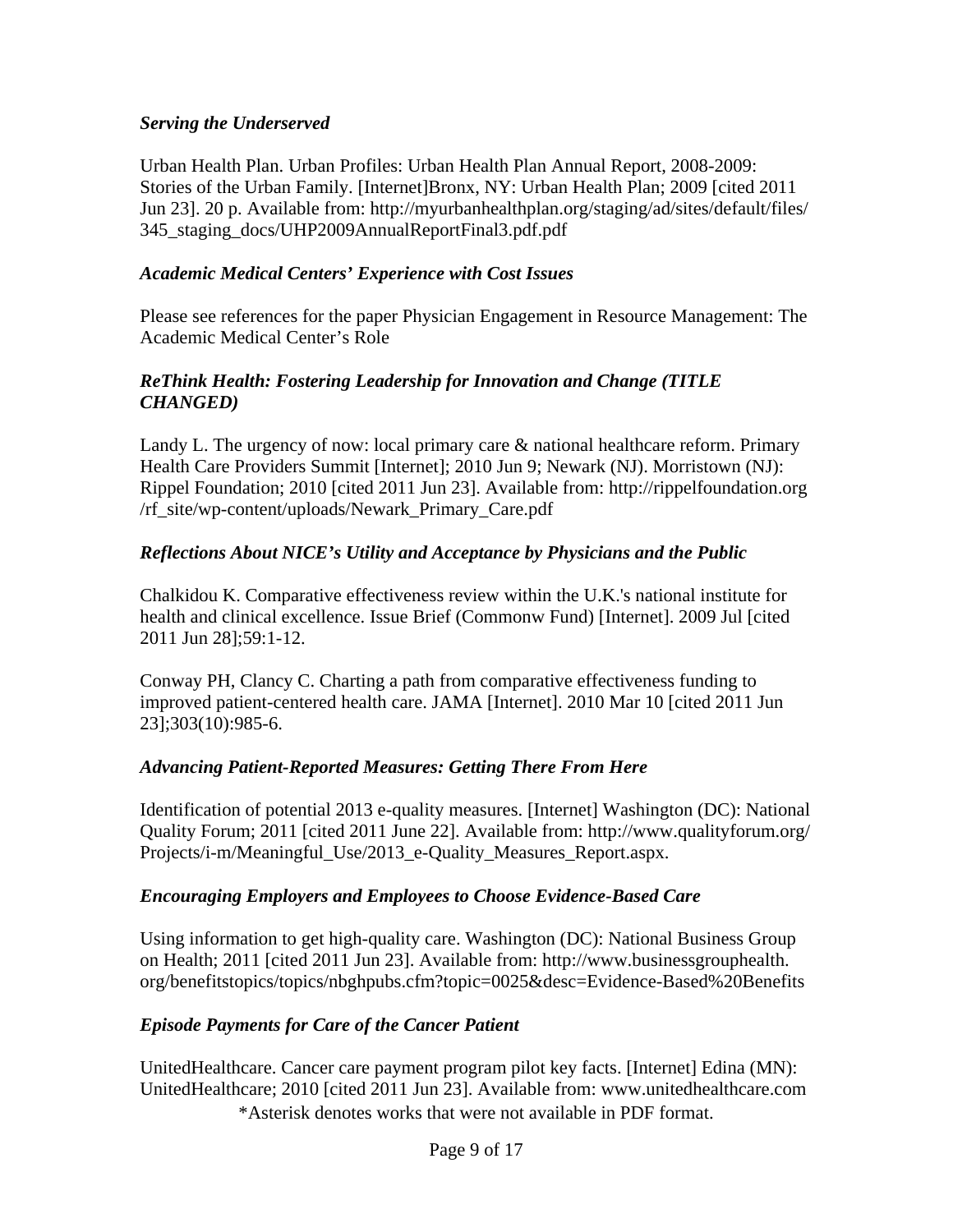### *Improving Quality & Outcomes While Slowing Spending Growth: The Alternative Quality Contract (AQC)*

Chernew ME, Mechanic RE, Landon BE, Safran DG. Private-payer innovation in Massachusetts: The 'alternative quality contract'. Health Affairs [Internet]. 2011 January 01 [cited 2011 Jun 28];30(1):51-61.

#### **Exploring the Unintended Consequences of Managing Finite Resources**

Beach M, Gary T, Price E, Robinson K, Gozu A, Palacio A, Smarth C, Jenckes M, Feuerstein C, Bass E, Powe N, Cooper L. Improving health care quality for racial/ethnic minorities: a systematic review of the best evidence regarding provider and organization interventions. BMC Public Health [Internet]. 2006 Apr 24 [cited 2011 Jun 23];6(1):104. Available from: http://www.biomedcentral.com/1471-2458/6/104

Beckman HB. Lost in translation: physicians' struggle with cost-reduction programs. Ann Intern Med [Internet]. 2011 Mar 15 [Cited 2011 Jun 23];154(6):430-3

Braddock CH, Edwards KA, Hasenberg NM, Laidley TL, Levinson W. Informed decision making in outpatient practice. JAMA [Internet]. 1999 December 22 [cited 2011 Jun 23].;282(24):2313-20. Available from: http://jama.amaassn.org/content/282/24/2313.abstract

Meier DE, Beresford L. Palliative care cost research can help other palliative care programs make their case. J Palliat Med [Internet]. 2009 Jan [cited 2011 Jun 23] ;12(1):15-20. \*

#### **References from Forum Publications**

#### **Cost Consciousness and The New Professionalism**

Baicker K, Chandra A. Medicare spending, the physician workforce, and beneficiaries: quality of care. Health Aff [Internet]. 2004 Apr 7 [cited 2011 May 23];W4:184-197. Available from: http://content.healthaffairs.org/content/early/2004/04/07/hlthaff.w 4.184.citation

California health care almanac: health care costs 101. Oakland (CA): California HealthCare Foundation; 2010 Apr. 30 p.

Cassel CK, Brennan TE. Managing medical resources: return to the commons? JAMA [Internet]. 2007 Jun 13 [cited 2011 May 23];297(22):2518-2521. Available from: http://jama.ama-assn.org/content/297/22/2518

Distribution of personal health expenditures, by source of payment, 1980-2009. [Internet]. Menlo Park (CA): Kaiser Family Foundation; 2011 Feb 13. Available from: http://facts.kff.org/chart.aspx?ch=187.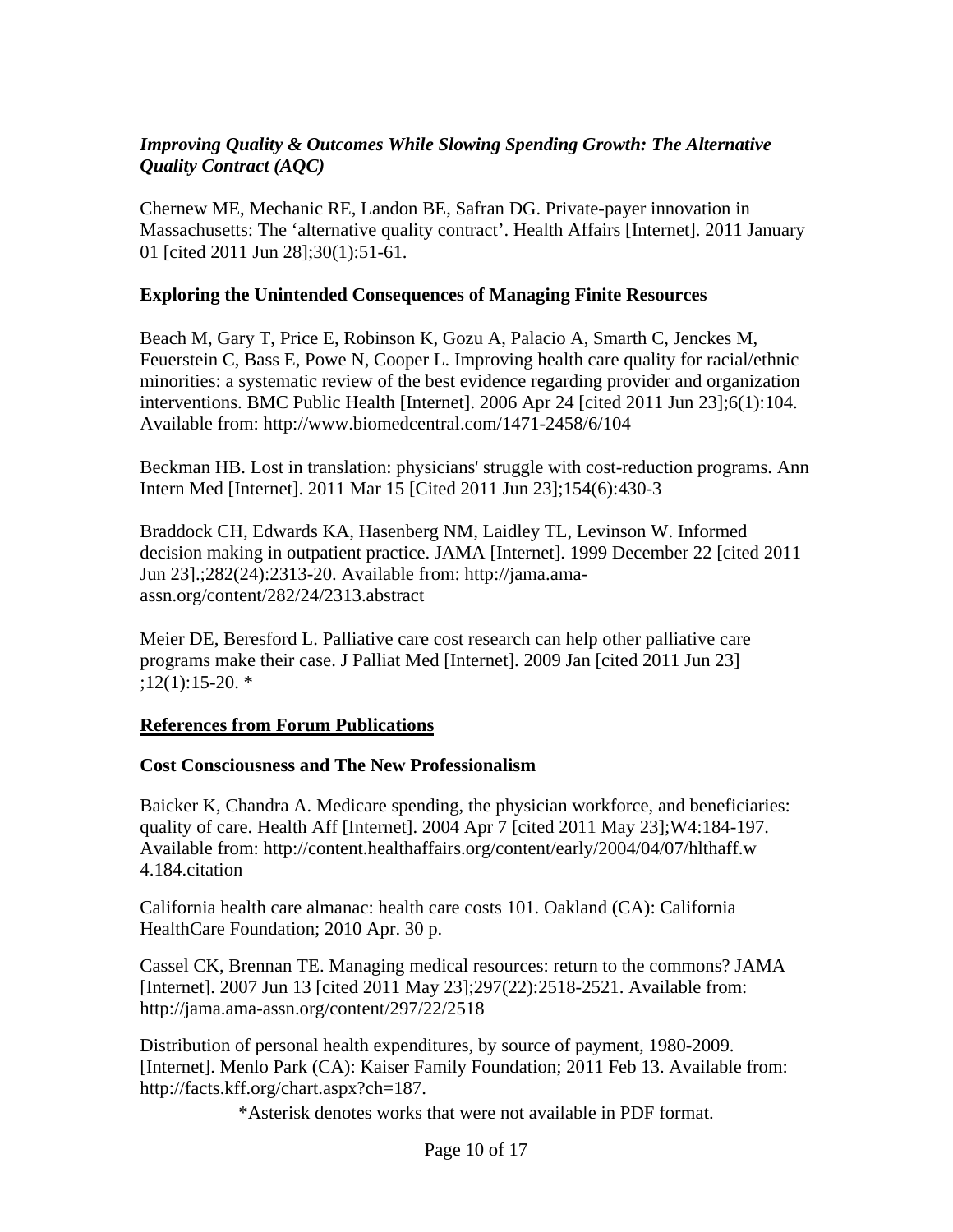Fisher ES, Wennberg DE, et al. The implications of regional variations in medicare spending. part 1: the content, quality, and accessibility of care. Ann Intern Med [Internet]. 2003 Feb 18 [cited 2011 May 23];138(4):273-287. Available from: http://www.annals .org/content/138/4/273.full

Hackbarth GM. Report to the Congress: improving incentives in the Medicare program. Washington (DC): Medicare Payment Advisory Commission; 2009 Jun. 299 p.

Kaiser Commission on Medicaid and the Uninsured/Urban Institute Analysis of March 2007: Current Population Survey [Internet]. Menlo Park (CA): Kaiser Family Foundation; 2008 Oct 07. Available from: http://facts.kff.org/ results.aspx?view=slides&detail=19.\*

Kilo CM, Larson EB. Exploring the harmful effects of health care. JAMA [Internet]. 2009 July 1 [cited 2011 May 23];302(1):89-91. Available from: http://jama.amaassn.org/content/302/1/89.extract

Levinsky NG. The doctor's master. N Engl J Med [Internet]. 1984 Dec 13 [cited 2011 May 23];311(24):1573-1575. Available from: http://www.ncbi.nlm.nih.gov/pubmed/ 6438510 \*

Milstein A, Gilbertson E. American medical home runs. Health Aff [Internet]. 2009 September [cited 2011May 23];28(5):1317-1326. Available from: http://content. healthaffairs.org/content/28/5/1317.abstract

Morgan MW, Deber RB, et al. Randomized, controlled trial of an interactive videodisc decision aid for patients with ischemic heart disease. JGIM [Internet]. 2000 Oct [cited 2011 May 23];15(10):685-693. Available from: http://www.ncbi.nlm.nih.gov/pmc/ articles/PMC1495608/

NHE fact sheet [Internet]. Baltimore (MD):Centers for Medicare and Medicaid Services; 2011 Jan 13. Available from: https://www.cms.gov/NationalHealthExpendData/ 25\_NHE\_Fact\_Sheet.asp.

Orszag PR, Ellis P. The challenge of rising health care costs: a view from the Congressional Budget Office. N Engl J Med [Internet]. 2007 Nov 1 [cited 2011 May 23];357(18):1793-1795. Available from: http://www.nejm.org/doi/full/ 10.1056/NEJMp078190

Orszag, P. A health care plan for colleges. The New York Times [New York Ed.]. 2010 Sep 19: Sect. WK:10.

Orszag, P. The Long-Term Budget Outlook and Options for Slowing Growth of Health Care Costs. Washington (DC): Congressional Budget Office; 2008 Jun 17. 14 p.

The budget and economic outlook fiscal years 2011 to 2021. Washington (DC): Congressional Budget Office; 2011 Jan. 192 p.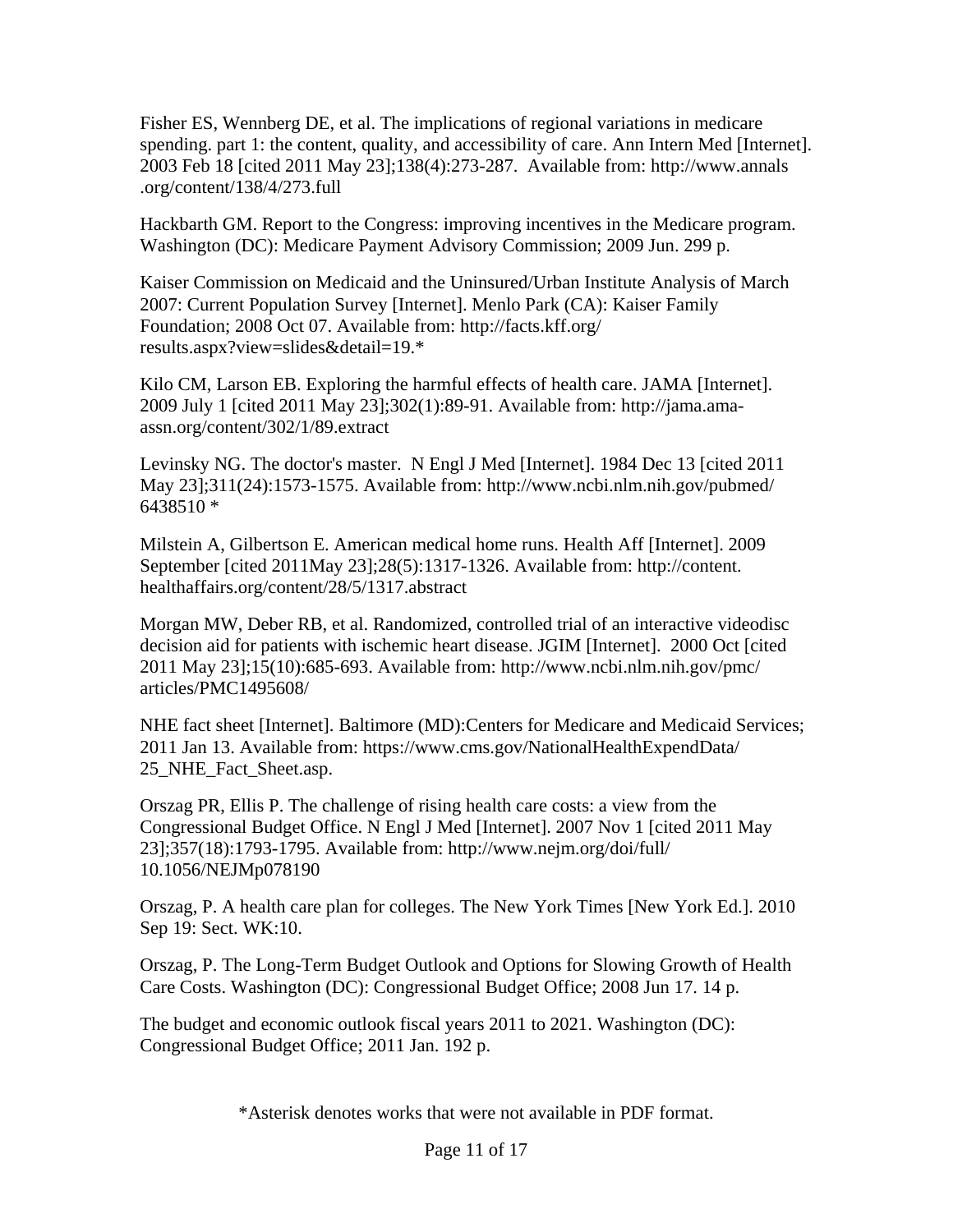Wachter R. A series of concentric circles: a framework for physician payment reform. Wachter's World [Internet]. 2009 Aug 14 [cited 2011 May 23]. Available from: http://community.the-hospitalist.org/blogs/wachters\_world/archive/2009/08/14/a-seriesof-concentric-circles-a-framework-for-physician-payment-reform.aspx \*

## **Physician Engagement in Resource Management: The Academic Medical Center's Role**

ABIM Foundation, ACP-ASIM Foundation, European Federation of Internal Medicine. Medical professionalism in the new millennium: a physician charter. Ann Intern Med [Internet]. 2002 Feb 05 [cited 2011 May 24];136(3):243-46. Available from: http://www.annals.org/content/136/3/243.full

Accreditation Council for Graduate Medical Education. Chicago (IL): Accreditation for Graduate Medical Education; 2011 [cited 2011 Apr 24]. Available from: http://acgme.org /acWebsite/home/home.asp \*

Banthin JS, Cunningham P, Bernard DM. Financial burden of health care, 2001–2004. Health Aff [Internet]. 2008 Jan [cited 2011 Apr 24];27:188-195. Available from: http://content.healthaffairs.org/content/27/1/188.short

Berwick DM, Finkelstein JA. Preparing medical students for the continual improvement of health and health care: Abraham Flexner and the new "public interest." Acad Med [Internet]. 2010 Sep; 85(9 Suppl): S56-65.

Berwick DM, Nolan TW, Whittington J. The triple aim: care, health, and cost Health Aff [Internet]. 2008 May [cited 2011 Apr 24];27(3):759-69. Available from: http://content.healthaffairs.org/content/27/3/759.full

Brook RH, Chassin MR, Fink A, Kosecoff J. A method for the detailed assessment of the appropriateness of medical technologies. Int J Tech Assess Health Care 1986;2(1):53–63.

Bush RW. Reducing waste in US health care systems. JAMA [Internet]. 2007 Feb 28 [cited 2011 Apr 24];297(8):871-874. Available from: http://jama.ama assn.org/content /297/8/871.extract

Chassin MR, Kosecoff J, Park RE, Winslow CM, Kahn KL, Merrick NJ, Keesey J, Fink A, Solomon DH, Brook RH. Does inappropriate use explain geographic variations in the use of health care services? A study of three procedures. JAMA [Internet]. 1987 Nov 13 [cited 2011 Apr 24];258(18):2533–7. Available from: http://jama.ama assn.org/content/ 258/18/2533.short

Controlling Health Care Costs While Promoting the Best Possible Health Outcomes. Philadelphia (PA): American College of Physicians; 2009. 55 p.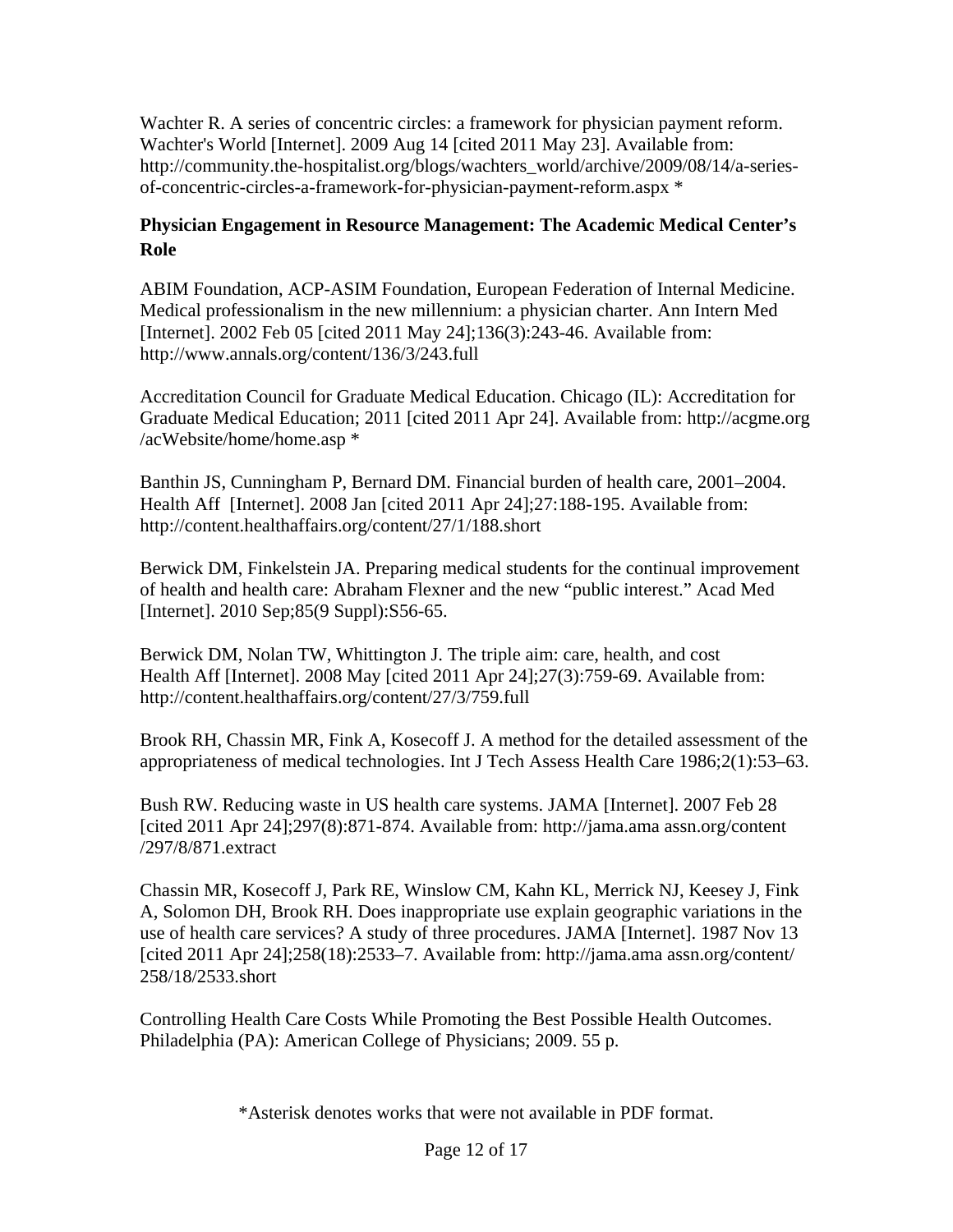Cox M, Pacala JT, Vercellotti GM, Shea JA. Health care economics, financing, organization, and delivery. Fam Med [Internet]. 2004 Jan [cited 2011 Apr 24];36Suppl:S20-30. Available from: http://www.stfm.org/fmhub/fm2004/ January/MalcolmS20.pdf

Dartmouth Atlas [Internet]. Lebanon (NH): The Dartmouth Institute of Health Policy and Clinical Practice; 2011 [cited 2011 Apr 24]. Available from: www.dartmouthatlas.org \*

Deyo RA, Patrick DL. Hope or hype: the obsession with medical advances and the high cost of false promises. New York, AMACOM, 2005. 335 p. \*

Deyo RA, Psaty BM, Simon G, Wagner EH, Omenn GS. The messenger under attack-intimidation of researchers by special-interest groups. N Engl J Med [Print]. 1997 Apr 17 [cited 2011 Apr 24];336(16): 1176–80.

Ellis J, Mulligan E, Rowe J, Sackett DL. Inpatient general medicine is evidence based. Lancet [Print]. 1995Aug 12 [cited 2011 Apr 24];346:407-410.

Fisher, Elliott (Dartmouth Institute for Health Policy and Clinical Practice, Lebanon, NH). Personal Communication with: Charles Kilo (Oregon Health and Science University, Portland OR). \*

Fisher ES, Bynum JP, Skinner JS. Slowing the growth of health care costs— lessons from regional variation. N Engl J Med [Internet]. 2009 Feb 26 [cited 2011 Apr 24];360:849-52. Available from: http://www.nejm.org/doi/full/10.1056/NEJMp0809794

Fisher E. More medicine is not better medicine. New York Times [Internet]. 2003 Dec 1 [cited 2011 Apr 24]. Available from: http://www.nytimes.com/2003/12/01/opinion/moremedicine-is-not-better-medicine.html

Fisher ES, Wennberg DE, Stukel TA, Gottlieb DJ, Lucas FL, Pinder EL. The implications of regional variations in Medicare spending. Part 2: Health outcomes and satisfaction with care. Ann Intern Med [Internet]. 2003 Feb 18 [cited 2011 Apr 24];138(4):288-98. Available from: http://www.annals.org/content/138/4/288.abstract

Gawande A. The cost conundrum: What a Texas town can teach us about health care. The New Yorker. 2009 Jun 1.

Giegerich A. Chris Marsh aims to grow Pulse Health. Portland Business Journal [Internet]. 2011 Mar 25 [cited 2011 Apr 24]. Available from: www.bizjournals.com/portland/printedition/2011/03/25/chris- marsh-aims-to-grow-pulse health.html \*

Gill P, Dowell AC, Neal RD, Smith N, Heywood P, Wilson AE. Evidence based general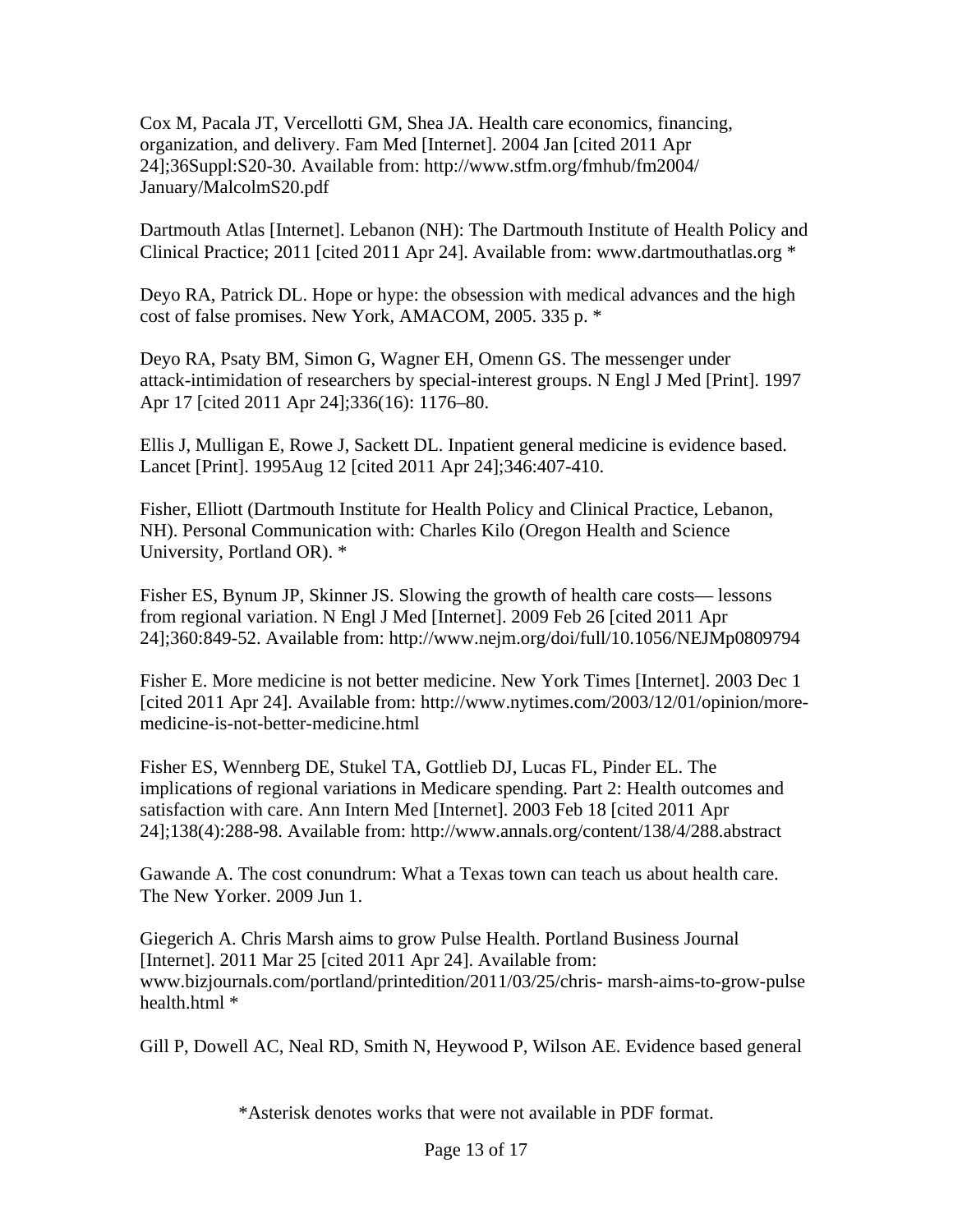practice: a retrospective study of interventions in one training practice. BMJ [Internet]. 1996 Mar 30 [cited 2011 Apr 24];312**:**819-821. Available from: http://www.bmj.com/ content/312/7034/819.full \*

Gould BE, O'Connell MT, Russell MT, Pipas CF, McCurdy FA. Teaching quality measurement and improvement, cost-effectiveness, and patient satisfaction in undergraduate medical education: the UME-21 experience. Fam Med [Internet]. 2004 Jan [cited 2011 Apr 24];36Suppl:S57-62. Available from: http://www.stfm.org/fmhub/ fm2004/January/BruceS57.pdf

Hafferty FW, Castellani B. The increasing complexities of professionalism. Acad. Med [Internet]. 2010 Feb [cited 2011 Apr 24];85(2):288-301. Available from: / http://journals.lww.com/academicmedicine/Fulltext/2010/02000/The\_Increasing\_Comple xities\_of\_Professionalism.31.aspx

How can our nation conserve and distribute health care resources effectively and efficiently? Philadelphia (PA): American College of Physicians; 2011. 69 p.

Hundert EM, Hafferty F, Christakis D. Characteristics of the informal curriculum and trainees' ethical choices. Acad Med. 1996 Jun [cited 2011 Apr 24];71(6):624-42. \*

Institute of Medicine. Health and behavior: the interplay of biological, behavioral, and societal influences. Washington: National Academy Press; 2001. 400 p.\*

Keyhani S, Siu AL. The underuse of overuse research. Health Serv Res [Internet]. 2008 Nov 12 [cited 2011 Apr 24];43(6):1923–1930. Available from: http://onlinelibrary.wiley.com/doi/10.1111/j.1475-6773.2008.00920.x/abstract;js essionid=80D597302CBC86C48B55A303033EB4FF.d01t04

Kilo CM, Larson EB. Exploring the harmful effects of health care. JAMA [Internet]. 2009 Jul 1 [Cited 2011 Apr 24];302(1):89-91. Available from: http://jama.amaassn.org/content/302/1/89.full?sid=1d284630-d563-44a5-aa39-d59386522792

Ladden MD, Peters AS, Kotch JB, Fletcher RH. Preparing faculty to teach managing care competencies: lessons learned from a national faculty development program. Fam Med [Internet]. 2004 Jan [cited 2011 Apr 24];36Suppl:S115-120. Available from: http://www.stfm.org/fmhub/fm2004/January/MaryjoanS115.pdf

Lang CW, Smith PJ, Ross LF. Ethics and professionalism in the pediatric curriculum: a survey of pediatric program directors. Peds [Internet]. 2009 Oct 1 [cited 2011 Apr 24];124(4):1143-51. Available from: http://pediatrics.aappublications.org/content/ 124/4/1143.full.pdf+html

\*Asterisk denotes works that were not available in PDF format. Lesser CS, Lucey CR, Egener B, Braddock CH, Linas SL, Levinson W. A behavioral and systems view of professionalism. JAMA [Internet]. 2010 Dec 22/29 [cited 2011 Apr 24]; 304(24):2732-2737. Available from: http://jama.ama-assn.org/content/304/24/2732.short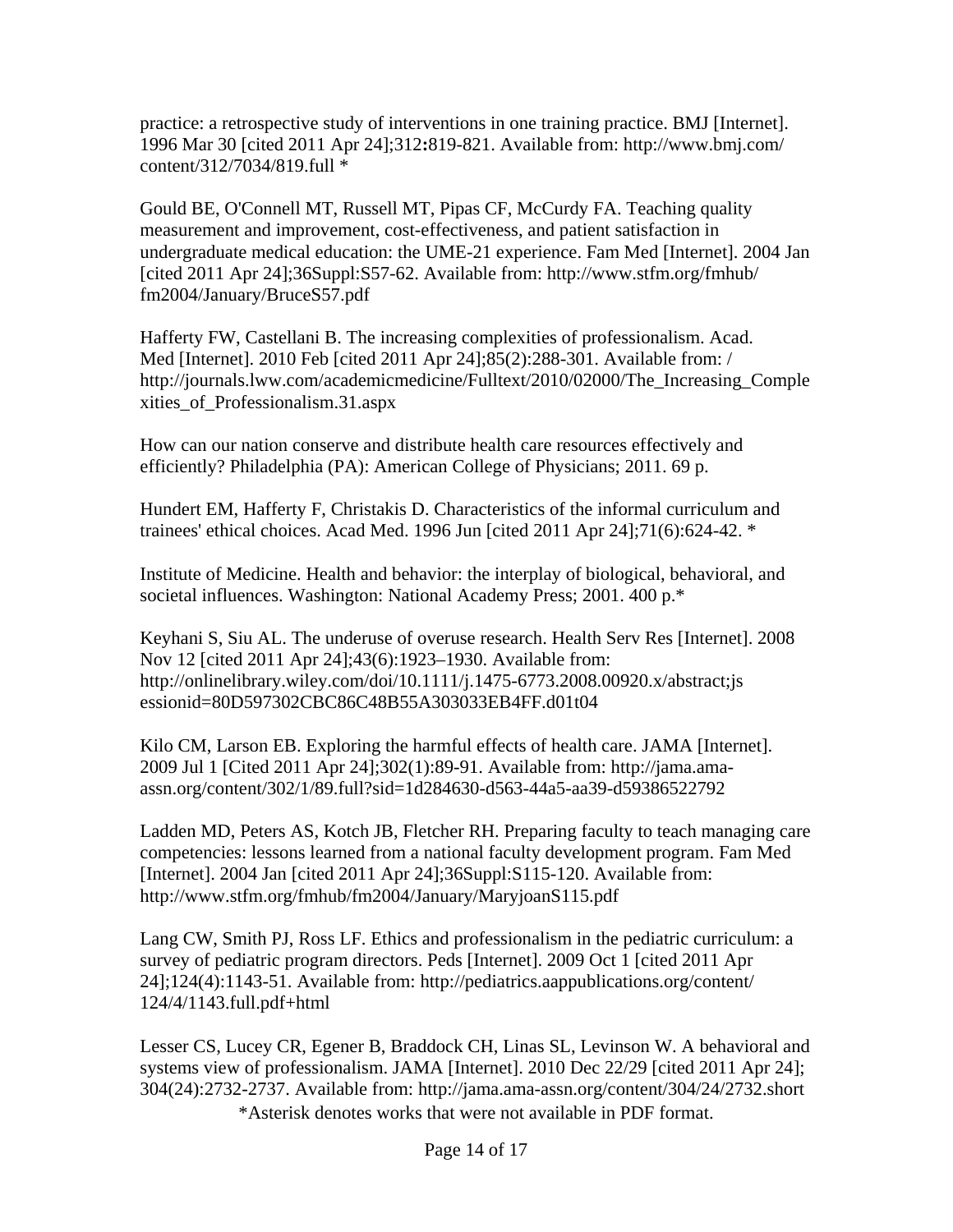McCue MT. Clamping down on variation [Internet]. Olmsted (OH). Managed Healthcare Executive 1 Feb 2003. Available from: http://managedhealthcareexecutive.modern medicine.com/mhe/article/articleDetail.jsp?id=46508.

McGinnis JM, Williams-Russo P, Knickman JR. The case for more active policy attention to health promotion. Health Aff [Internet]. 2002 Mar [cited 2011 Apr 24];21(2):78-93. Available from: http://content.healthaffairs.org/content/21/2/78.abstract

McGlynn EA. Assessing the appropriateness of care: how much is too much? Santa Monica (CA): RAND Corporation; 1998. 2 p.

Medicare Payment Advisory Commission. Report to the Congress: regional variation in Medicare service use. Washington (DC): 2011 Jan. 35 p.

Nordin-Johansson A, Asplund KJ. Randomized controlled trials and consensus as a basis for interventions in internal medicine. Intern Med [Internet]. 2000 Jan [cited 2011 Apr 24];247:94-104.

Orszag PR. Increasing the value of federal spending on health care: testimony to Committee on the budget. U.S. House of Representatives [Internet]. 2008 Jul 16. 10 p.

Owens DK, Qaseem A, Chou R, and Shekelle P for the Clinical Guidelines Committee of the American College of Physicians. High-value, cost-conscious health care: concepts for clinicians to evaluate the benefits, harms, and costs of medical interventions. Ann Intern Med [Internet]. 2011 Feb 1 [cited 2011 Apr 24];154:174-180. Available from: http://www.annals.org/content/154/3/174.abstract

Research on the Comparative Effectiveness of Medical Treatments: Issues and Options for an Expanded Federal Role. Washington (DC); Congressional Budget Office; 2007 Dec. 48 p.

Schroeder SA. We can do better — improving the health of the American people. NEJM [Internet]. 2007 Sep 20 [cited 2011 Apr 24];357:1221-8. Available from: http://www.ncbi.nlm.nih.gov/pubmed/17881753

White CB, Kumagai AK, Ross PT, Fantone JC.A qualitative exploration of how the conflict between the formal and informal curriculum influences student values and behaviors. Acad Med [Internet]. 2009 May [cited 2011 Apr 24];84(5):597-603. Available from:http://journals.lww.com/academicmedicine/Fulltext/2009/05000/A\_Qualitative\_Exp loration\_of\_How\_the\_Conflict.16.aspx#  $*$ 

#### **A Field of Hope and Challenges: Lessons from Madison on Building a Sustainable Health Care System**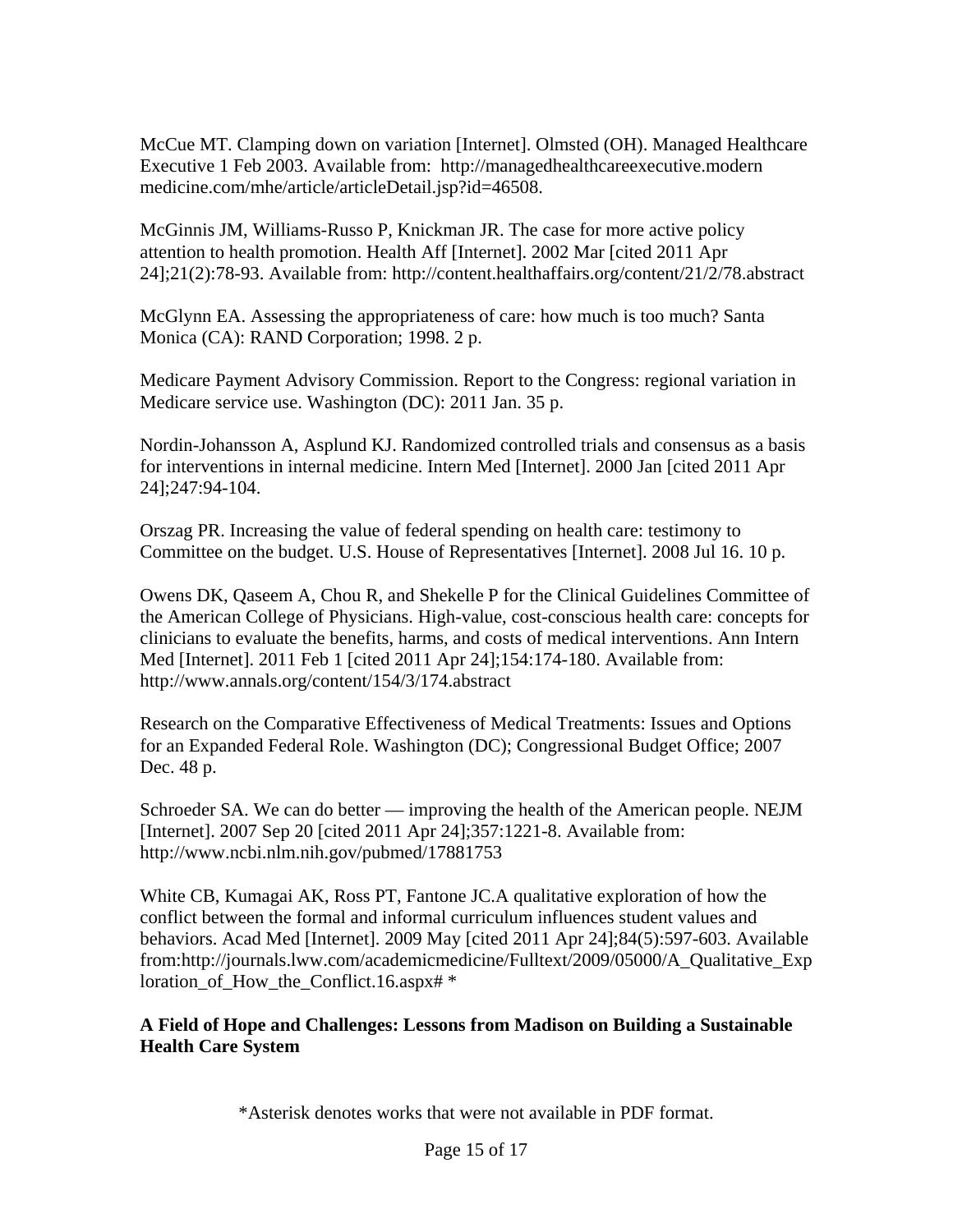ABIM Foundation, ACP-ASIM Foundation, European Federation of Internal Medicine. Medical professionalism in the new millennium: a physician charter. Ann Intern Med [Internet]. 2002 Feb 05 [cited 2011 May 24];136(3):243-46. Available from: http://www.annals.org/content/136/3/243.full

Braddock CH, Edwards KA, et al. Informed decision making in outpatient practice. JAMA [Internet]. 1999 Dec 22 [cited 2011 May 24];282(24):2313-20. Available from: http://jama.ama-assn.org/content/282/24/2313.short

Browne K, Roseman D, et al. Analysis & commentary: measuring patient experience as a strategy for improving primary care. Health Aff [Internet]. 2010 May [cited 2011 May 24];29(5):921-25. Available from: http://content.healthaffairs.org/content/ 29/5/921.abstract

Fact sheet: NHE [Internet]. Baltimore (MD): Centers for Medicare and Medicaid Services (US); 2011 Jan 13. Available from: https://www.cms.gov/NationalHealthExpendData/25 NHE Fact Sheet.asp.

O'Connor AM, Llewellyn-Thomas HA, Flood AB. Modifying unwarranted variations in health care: shared decision making using patient decision aids. Health Aff [Internet]. 2004 Oct [cited 2011 May 24]:Suppl Web Exclusives:VAR63-72. Available from: http://content.healthaffairs.org/content/early/2004/10/07/hlthaff.var.63.full.pdf+html?sid =59404baa-ff08-44ca-bbcd-39ab061d93d8

Roemer MI. Bed supply and hospital utilization: a natural experiment. Hospitals. 1961 Nov;I(35):36-42. \*

The alliance: employers moving health care forward [Internet]. Madison (WI): The Alliance. Available from: http://the-alliance.org/ \*

The Dartmouth Atlas of Health Care: data by region [Internet]. Lebanon (NH): The Dartmouth Institute for Health Policy and Clinical Practice; 2011. Available from: http://www.dartmouthatlas.org/data/region/profile.aspx?loc=208 \*

The Dartmouth Atlas of Health Care: data by region [Internet]. Lebanon (NH): The Dartmouth Institute for Health Policy and Clinical Practice; 2011. Available from: http://www.dartmouthatlas.org/data/region/profile.aspx?loc=189 \*

The recession's impact on Dane County: unemployment and poverty rates are up. Madison (WI): Council on Children and Families. 2010 Nov. 2 p. Available from: http://wccf.org/pdf/recession\_Dane.pdf

Three hospitals in Madison, Wis., extend the work of a falls team started by a patient safety collaborative [Internet]. Princeton (NJ): Robert Wood Johnson Foundation. 2010 May 27. Available from: http://www.rwjf.org/pr/product.jsp?id=63954